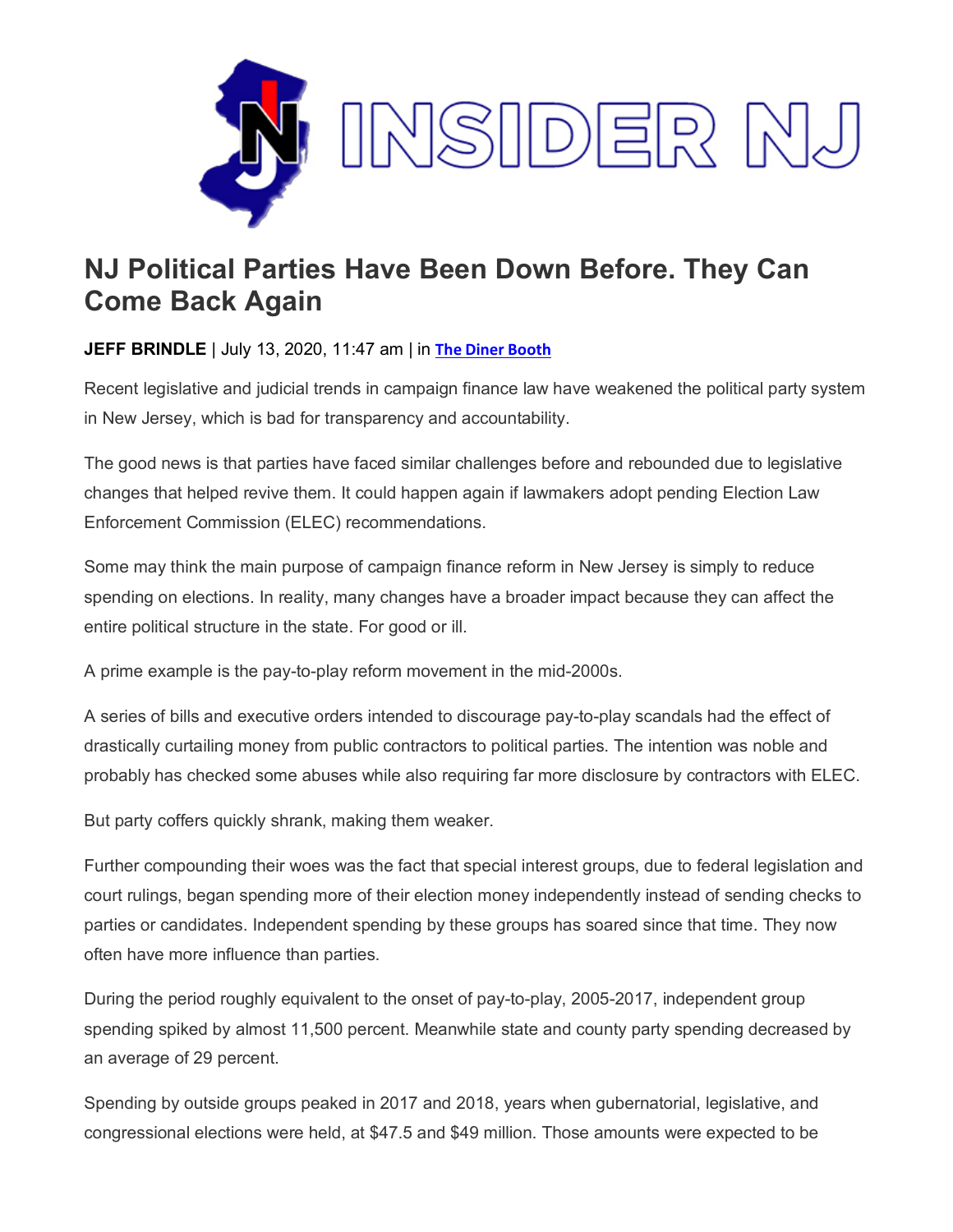surpassed this year with congressional seats and a marijuana referendum on the ballot. However, the Covid-19 virus crisis puts that in doubt.

Changes to campaign finance law, sometimes combined with a significant judicial ruling, have altered the flow of money in politics before in New Jersey. Parties sometimes have been the beneficiaries.

Much like today, political parties in New Jersey were virtually on life support in the 1980s. There were numerous reasons but important among them were judicial rulings in the 1960s and reform in the 1970s and early 1980s.

Reapportionment decisions by the U.S. Supreme Court that ultimately would lead to legislative districts apportioned on the basis of one-person-one-vote rather than on the basis of county lines weakened parties, particularly at the county level.

Moreover, gubernatorial public financing in the general election of 1977, which was extended to the primary in 1981, limited party involvement in gubernatorial elections. Further, the enactment of the Open Primary Law in 1981, which denied parties the right to endorse candidates in the primary or give them the party line, worked to weaken the parties. Taken together these events contributed to the enfeeblement of the political party system in New Jersey during the 1980s.

Like today, these actions caused a shift in the flow of money and thereby influence over New Jersey elections. For example, while candidates for State Senate and Assembly spent \$11.5 million in the 1987 general election, PAC contributions for those candidates amounted to \$2.8 million, an 87 percent increase over the amount they contributed in 1983. County parties, traditionally heavily involved in legislative contests, spent only slightly more than PACs in 1987, at \$2.9 million.

In late 1980s and early 1990s, a judicial ruling along with campaign finance reform, again would change the trajectory of campaign dollars, this time toward political parties and away from special interest PACs.

An ELEC White Paper written by me in 1997 stated, "On February 22, 1989, the United States Supreme Court made a landmark decision that would impact the role of party organization in New Jersey . . . . The decision (Eu vs. San Francisco County Democratic Central Committee) held that a ban on primary endorsements violated the First Amendment . . ."

New Jersey's Open Primary Law was therefore affected. It was determined that the Eu decision applied to New Jersey. It lifted the ban on primary endorsements by parties, and in turn strengthened them by putting parties back in the nomination process.

Following the 1989 Supreme Court decision, the Legislature established the Rosenthal Commission, chaired by the late Eagleton Institute Professor Alan Rosenthal. The Commission ultimately would recommend reforms to campaign finance and lobbying laws, some of which were proposed earlier in ELEC White Papers.